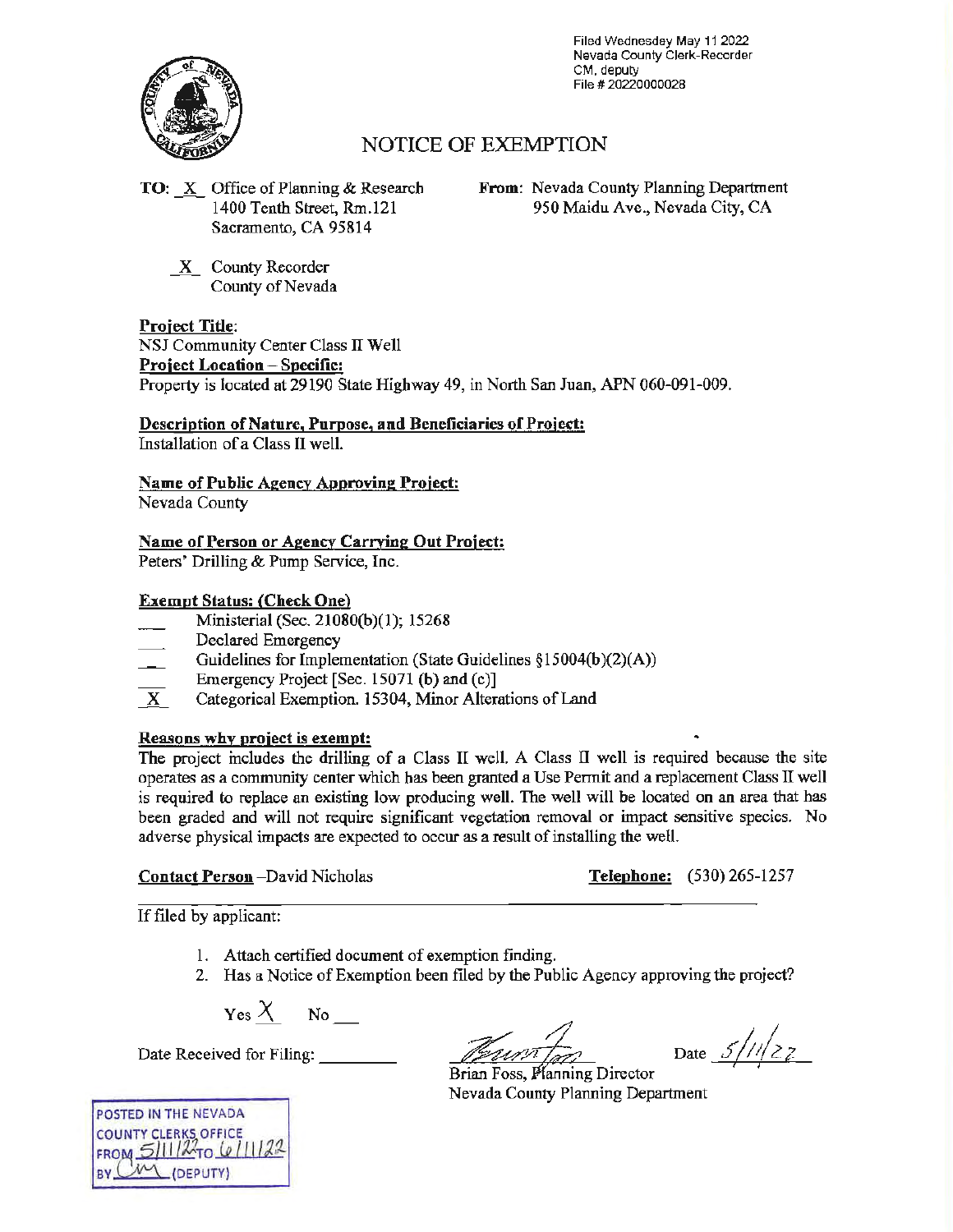| State of California - Department of Fish and Wildlife<br>2022 ENVIRONMENTAL DOCUMENT FILING FEE |                                         |                       |                             |                                            |
|-------------------------------------------------------------------------------------------------|-----------------------------------------|-----------------------|-----------------------------|--------------------------------------------|
| <b>CASH RECEIPT</b>                                                                             |                                         |                       |                             |                                            |
| DFW 753.5a (REV. 01/01/22) Previously DFG 753.5a                                                |                                         | Print                 | Sulfan                      | · Save                                     |
|                                                                                                 |                                         | RECEIPT NUMBER:       |                             |                                            |
|                                                                                                 |                                         | $29 -$                | — 028<br>05/11/2022         |                                            |
|                                                                                                 |                                         |                       |                             | STATE CLEARINGHOUSE NUMBER (If applicable) |
| SEE INSTRUCTIONS ON REVERSE. TYPE OR PRINT CLEARLY.                                             |                                         |                       |                             |                                            |
| LEAD AGENCY                                                                                     | <b>LEADAGENCY EMAIL</b>                 |                       | DATE                        |                                            |
| Nevada County Planning Dept                                                                     |                                         |                       | 05/11/2022                  |                                            |
| COUNTY/STATE AGENCY OF FILING                                                                   |                                         |                       | <b>DOCUMENT NUMBER</b>      |                                            |
| Nevada                                                                                          |                                         |                       | 20220000028                 |                                            |
| PROJECT TITLE                                                                                   |                                         |                       |                             |                                            |
|                                                                                                 |                                         |                       |                             |                                            |
| NSJ Community Center Class II Well                                                              |                                         |                       |                             |                                            |
| PROJECT APPLICANT NAME                                                                          | <b>PROJECT APPLICANT EMAIL</b>          |                       | PHONE NUMBER                |                                            |
| Nevada County planning Dept                                                                     |                                         |                       | (530) 265-1257              |                                            |
| PROJECT APPLICANT ADDRESS                                                                       | CITY                                    | <b>STATE</b>          | ZIP CODE                    |                                            |
| 950 Maidu Ave.                                                                                  | Nevada City                             | СA                    | 95959                       |                                            |
| PROJECT APPLICANT (Check appropriate box)                                                       |                                         |                       |                             |                                            |
| School District<br>7 Local Public Agency                                                        | Other Special District                  | State Agency          |                             | <b>Private Entity</b>                      |
|                                                                                                 |                                         |                       |                             |                                            |
| <b>CHECK APPLICABLE FEES:</b><br>Environmental Impact Report (EIR)                              |                                         | \$3,539.25            |                             | 0.00                                       |
| Millgated/Negative Declaration (MND)(ND)                                                        |                                         | \$2,548.00            | <u> 1999 - Jan Jan Jawa</u> | 0.00                                       |
| \$1,203.25<br>Certified Regulatory Program (CRP) document - payment due directly to CDFW        |                                         |                       | $\mathcal{L}$               | 0.00 <sub>1</sub>                          |
|                                                                                                 |                                         |                       |                             |                                            |
| 2 Exempt from fee                                                                               |                                         |                       |                             |                                            |
| Motice of Exemption (attach)                                                                    |                                         |                       |                             |                                            |
| CDFW No Effect Determination (attach)                                                           |                                         |                       |                             |                                            |
| Fee previously paid (attach previously issued cash receipt copy)                                |                                         |                       |                             |                                            |
|                                                                                                 |                                         |                       |                             | 0.00                                       |
| Water Right Application or Petition Fee (State Water Resources Control Board only)              |                                         | \$850.00              |                             |                                            |
| $\Box$ County documentary handling fee                                                          |                                         | \$                    |                             |                                            |
| $\Box$ Other                                                                                    |                                         |                       |                             |                                            |
| <b>PAYMENT METHOD:</b><br>$\Box$ Other<br>□ Check<br>$\Box$ Cash<br>$\Box$ Credit               |                                         | <b>TOTAL RECEIVED</b> |                             | 0.00                                       |
|                                                                                                 |                                         |                       |                             |                                            |
| SIGNATURE                                                                                       | AGENCY OF FILING PRINTED NAME AND TITLE |                       |                             |                                            |
| Carrie McReynolds Deputy                                                                        |                                         |                       |                             |                                            |
|                                                                                                 |                                         |                       |                             |                                            |
|                                                                                                 |                                         |                       |                             |                                            |

ORIGINAL-PROJECT APPLICANT COPY-CDFWABB

 $\mathcal{A}$ 

 $\bar{\star}$ 

 $\bar{1}$ 

COPY - COUNTY CLERK

المدعيدعات البا

 $\ddot{\phantom{0}}$ t

 $\overline{\phantom{a}}$ 

-- جاڭ

 $\mathcal{L}^{\pm}$ 

 $\mathbb{R}^{N_{\mathrm{max}}}\times$ 

 $\sim$   $-$ 

 $\cdots - \cdots - \cdots$ 

 $\cdot$